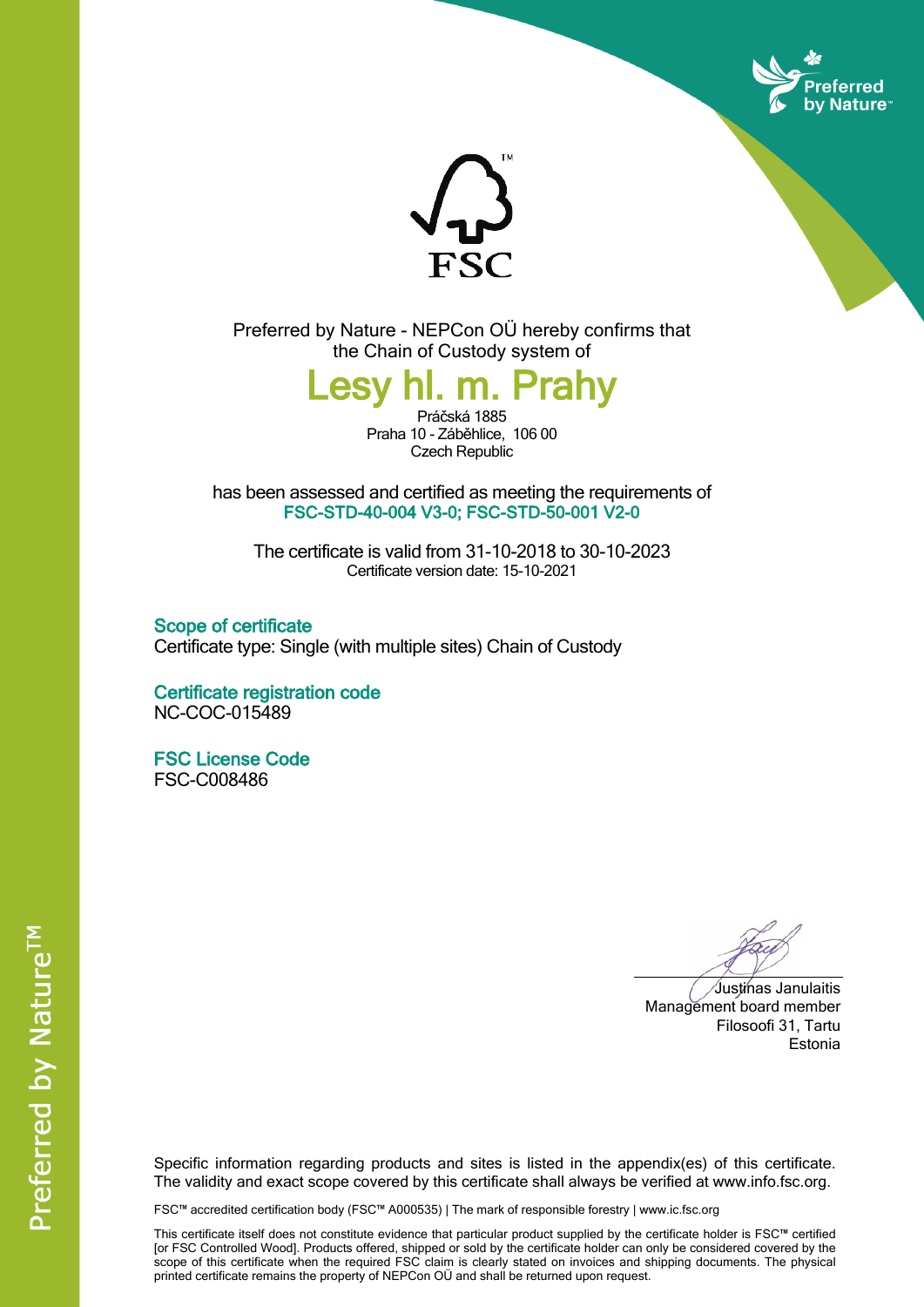

## **Annex A: Scope of Lesy hl. m. Prahy FSC™ Chain of Custody Certificate NC-COC-015489**

**(The list below shows products handled by the network of Participating Sites)**

| <b>Product Type</b> | Trade Name                        | <b>Output FSC Claims</b> |
|---------------------|-----------------------------------|--------------------------|
| W1.1                | Roundwood                         | <b>FSC 100%</b>          |
| W <sub>1.2</sub>    | Fuel wood                         | <b>FSC 100%</b>          |
| W <sub>5.4</sub>    | <b>Planks</b>                     | <b>FSC 100%</b>          |
| W <sub>5.6</sub>    | Railway ties                      | <b>FSC 100%</b>          |
| W6.1                | Dimensional lumber, finished      | <b>FSC 100%</b>          |
| W6.2                | Non-dimensional timber and lumber | <b>FSC 100%</b>          |

This certificate itself does not constitute evidence that particular product supplied by the certificate holder is FSC™ certified [or FSC Controlled Wood]. Products offered, shipped or sold by the certificate holder can only be considered covered by the scope of this certificate when the required FSC claim is clearly stated on invoices and shipping documents. The physical printed certificate remains the property of NEPCon OÜ and shall be returned upon request.